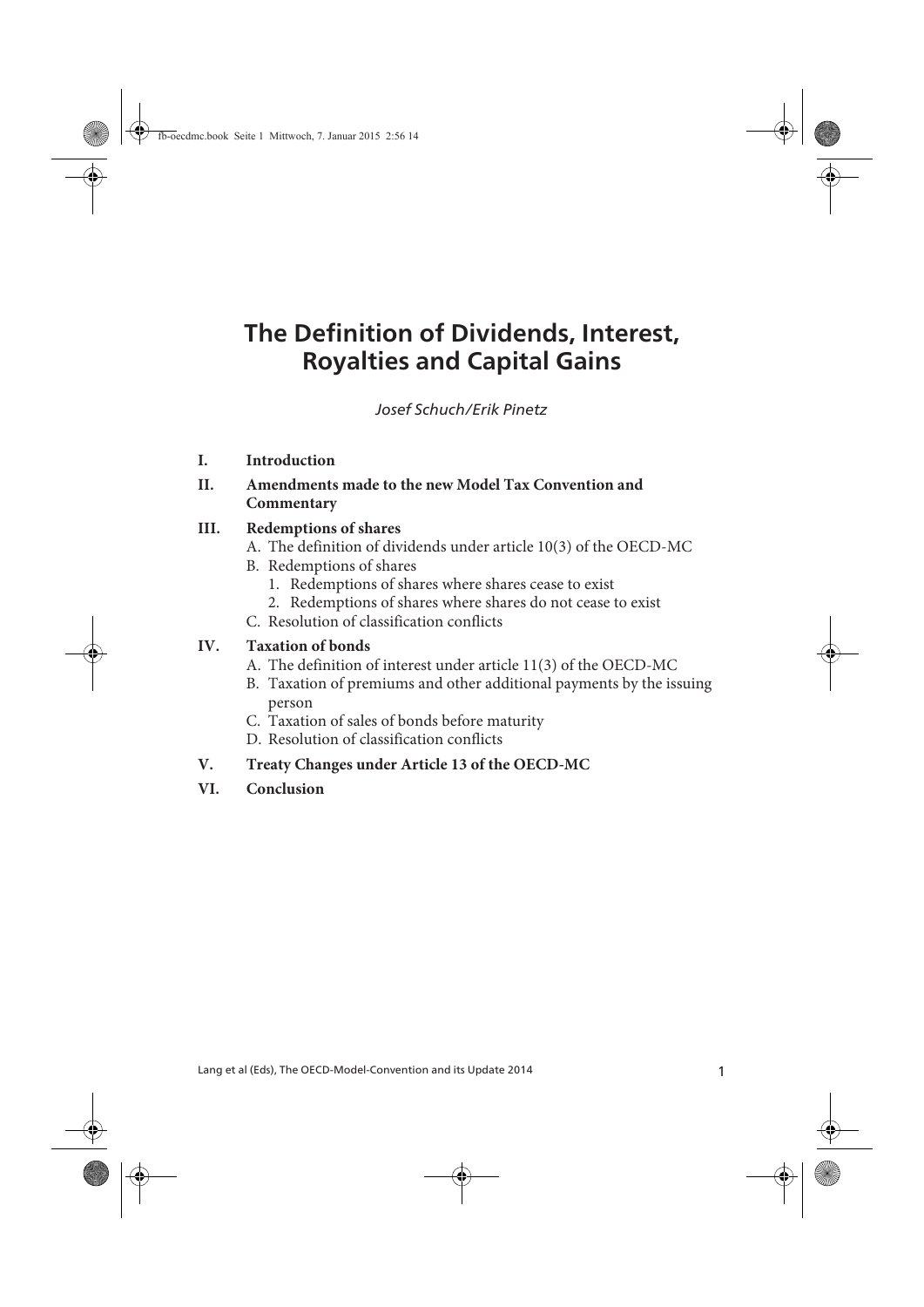## **I. Introduction**

This chapter examines the amendments to the Commentary on the OECD Model Tax Convention resulting from the 2014 update with respect to the definition of dividends, interest and capital gains. Concerning the definition of dividends, under article 10(3) of the OECD Model, the new Commentary deals with proceeds from the redemption of shares and comes to the conclusion that they may be taxed as dividends or capital gains, depending on the classification under the national law of the state in which the distributing company is resident. The classification conflicts inevitably arising from this approach are "resolved" by requiring the state of residence of the shareholder to provide relief for double taxation, which literally means a binding of the residence state to the classification of the source state.

In addition, the new Commentary deals with the taxation of bonds under the definition of interest pursuant to article 11(3) of the OECD Model. In this respect, the Commentary indicates what constitutes interest yielded by a loan security. Furthermore, the Commentary also deals with the classification of income that is generated when bonds are sold before maturity, as some states tax the seller on interest that has been accrued up to the time of alienation of the bond. Again, according to the Commentary, potential conflicts of classification between the two contracting states should be resolved by the means mentioned before, namely by binding the residence state to the classification of the source state.

Finally, the Commentary addresses the issue of changes in the definition of capital gains due to an amendment of an income tax treaty. In this respect, an amendment of a provision similar to the provisions in article 13 of the OECD Model often leads to a change to the taxation rights over the respective assets from one contracting state to the other. Hence, after the amendment of the respective income tax treaty, one contracting state may be prohibited from taxing capital gains on hidden reserves which have been accumulated over a long period of time. Therefore, the Commentary deals with the effects on the taxation rights on certain items of income after an amendment of a specific income tax treaty. These issues will be analysed, after briefly presenting the relevant amendments to the Commentary.

## **II. Amendments made to the new Model Tax Convention and Commentary**

With respect to the definition of dividends, interest and capital gains, there are no changes to the OECD Model itself. Rather, the amendments to articles 10 and 11 of the OECD Model relate only to the concept of beneficial ownership, which are dealt with under a separate chapter in this book. Therefore, this chapter will ad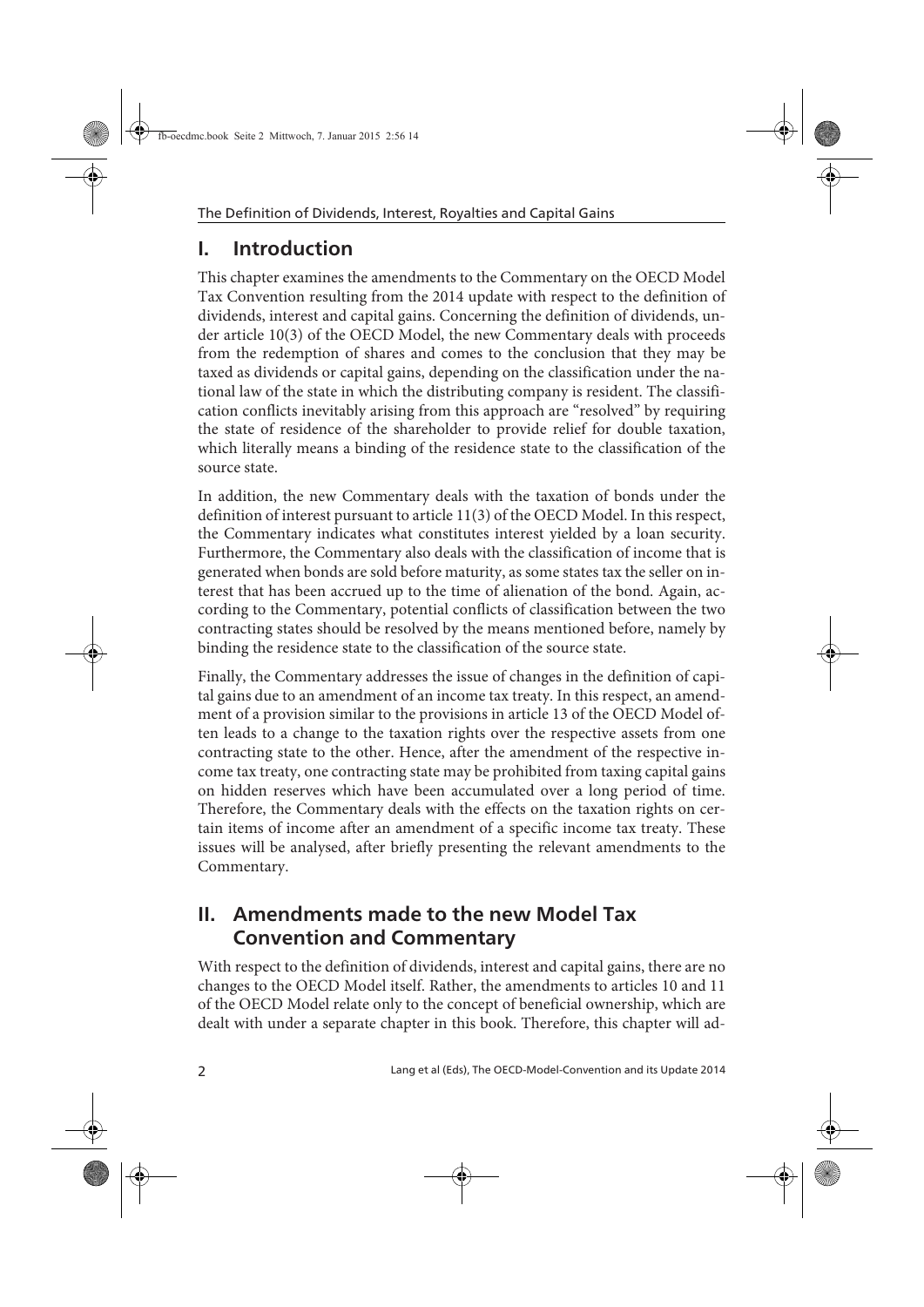dress only the amendments to the Commentary on the definitions of dividends, interest and capital gains. The following replacement of paragraph 28 will be implemented in the Commentary on Article 10(3) of the OECD Model:

Payments regarded as dividends may include not only distributions of profits decided by annual general meetings of shareholders, but also other benefits in money or money's worth, such as bonus shares, bonuses, profits on a liquidation **or redemption of shares (see paragraph 31 of the Commentary on Article 13)** and disguised distributions of profits. The reliefs provided in the Article apply so long as the State of which the paying company is a resident taxes such benefits as dividends. It is immaterial whether any such benefits are paid out of current profits made by the company or are derived, for example, from reserves, i.e. profits of previous financial years. Normally, distributions by a company which have the effect of reducing the membership rights, for instance, payments constituting a reimbursement of capital in any form whatever, are not regarded as dividends.

In this paragraph, without providing much reasoning, the Commentary has included redemptions of shares in the definition of "dividends" under article 10(3) of the OECD Model. Therefore, one must analyse whether this amendment is merely declaratory or whether redemptions of shares must be treated differently under income tax treaties that have already been concluded.

Regarding the definition of "interest" in article 11(3) of the OECD Model, the Commentary will be changed in two paragraphs. First, paragraph 20 is replaced by the following wording:

As regards, more particularly, **government securities, and bonds and debentures**, the text specifies that **premiums or prizes attaching thereto constitute interest**. Generally speaking, what constitutes interest yielded by a loan security, and may properly be taxed as such in the State of source, is all that the institution issuing the loan pays over and above the amount paid by the subscriber, that is to say, the interest accruing plus any premium paid at redemption or at issue. It follows that when a bond or debenture has been issued at a premium, the excess of the amount paid by the subscriber over that repaid to him may constitute negative interest which should be deducted from the stated interest in determining the interest that is taxable. On the other hand, the **definition of interest does not cover any profit or loss that cannot be attributed to a difference between what the issuer received and paid** (e.g. a profit or loss, not representing accrued interest or original issue discount or premium, which a holder of such a security such as a bond or debenture realises by the sale thereof to another person or by the repayment of the principal of a security that he has acquired from a previous holder for an amount that is different from the amount received by the issuer of the security) does not enter into the concept of interest. Such profit or loss may, depending on the case, constitute either a business profit or a loss, a capital gain or a loss, or income falling under Article 21.

In addition, a new paragraph 20.1 has been introduced with the following wording:

The amount that the seller of a bond will receive will typically include the interest that has accrued, but has not yet become payable, at the time of the sale of the bond. In most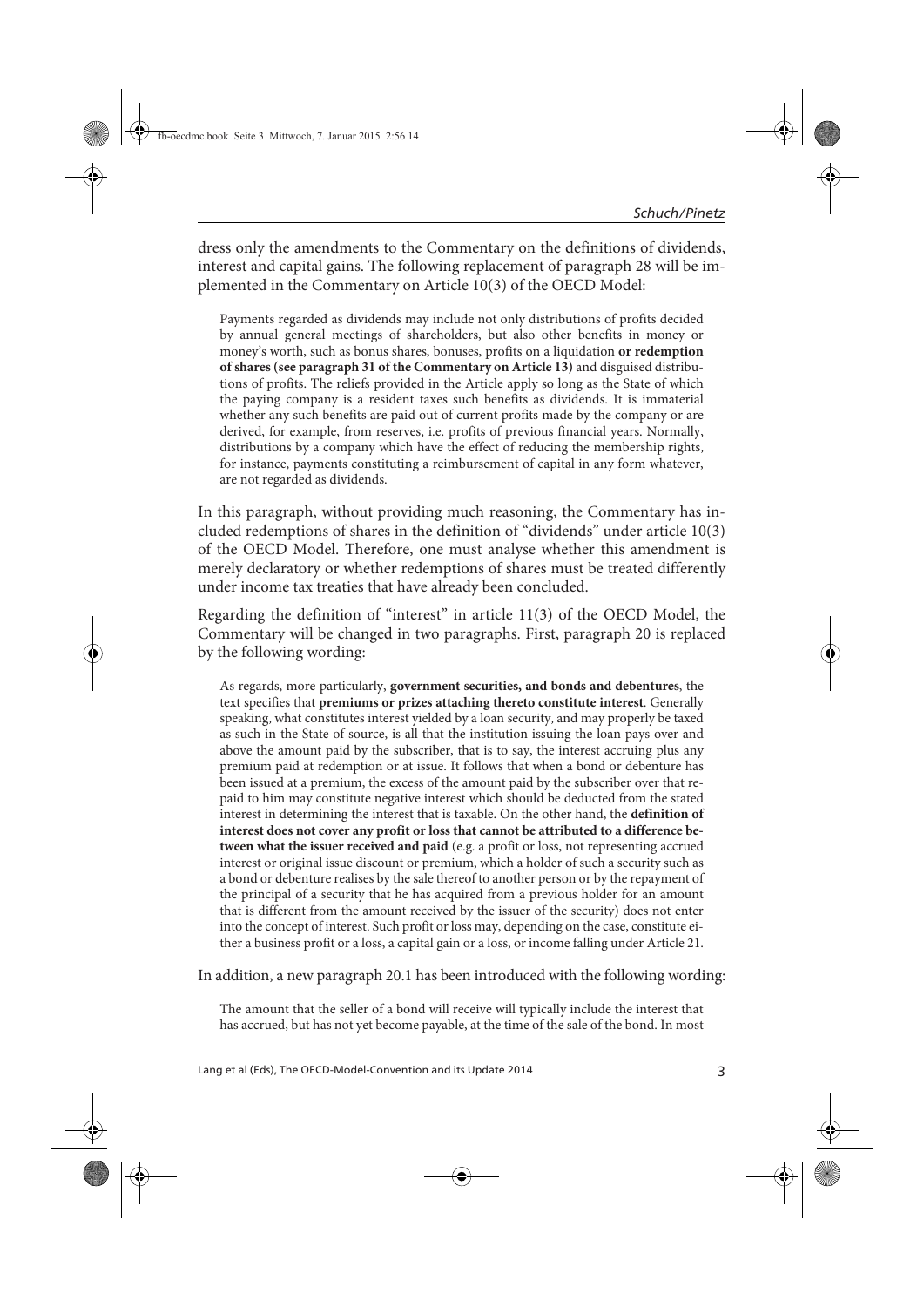cases, the State of source will not attempt to tax such accrued interest at the time of the alienation and will only tax the acquirer of the bond or debenture on the full amount of the interest subsequently paid (it is generally assumed that in such a case, the price that the acquirer pays for the bond takes account of the future tax liability of the acquirer on the interest accrued for the benefit of the seller at the time of the alienation). In certain circumstances, **however, some States tax the seller of a bond on interest that has accrued at the time of the alienation** (e.g. when a bond is sold to a tax-exempt entity). Such accrued interest is **covered by the definition of interest and may therefore be taxed by the State of source**. In that case, that State should not again tax the same amount in the hands of the acquirer of the bond when the interest subsequently becomes payable.

As a result, the second area of interest will be the treatment of bonds under international tax law, which gives rise to two questions. First, one must analyse which payments from the issuer of a bond to the subscriber can be regarded as interest under article 11(3) of the OECD Model. Second, one must consider whether income generated from the sale of a bond before maturity constitutes a capital gain or interest under treaty law.

Finally, paragraph 3 of the Commentary on Article 13 of the OECD Model will have the following content:

The Article does not deal with the above-mentioned questions. It is left to the domestic law of each Contracting State to decide whether capital gains should be taxed and, if they are taxable, how they are to be taxed. The Article can in no way be construed as giving a State the right to tax capital gains if such right is not provided for in its domestic law. [rest of the paragraph is moved to new paragraph 3.1].

In addition, this paragraph is complemented by paragraph 3.1, which has the following wording:

The Article does not specify to what kind of tax it applies. It is understood that the Article must apply to all kinds of taxes levied by a Contracting State on capital gains. The wording of Article 2 is large enough to achieve this aim and to include also special taxes on capital gains. Also, **where the Article allows a Contracting State to tax a capital gain, this right applies to the entire gain and not only to the part thereof that has accrued after the entry into force of a treaty** (subject to contrary provisions that could be agreed to during bilateral negotiations), even in the case of a new treaty that replaces a previous one that did not allow such taxation.

As a result, one must analyse the effects that income tax treaties have on the taxation rights of contracting states, in the case where the taxation rights on certain items of income change due to an amendment of a specific treaty provision.

Furthermore, paragraph 24 of the Commentary on Article 13 is replaced by the following:

Paragraph 2 deals with movable property forming part of the business property of a permanent establishment of an enterprise. The term "movable property" means all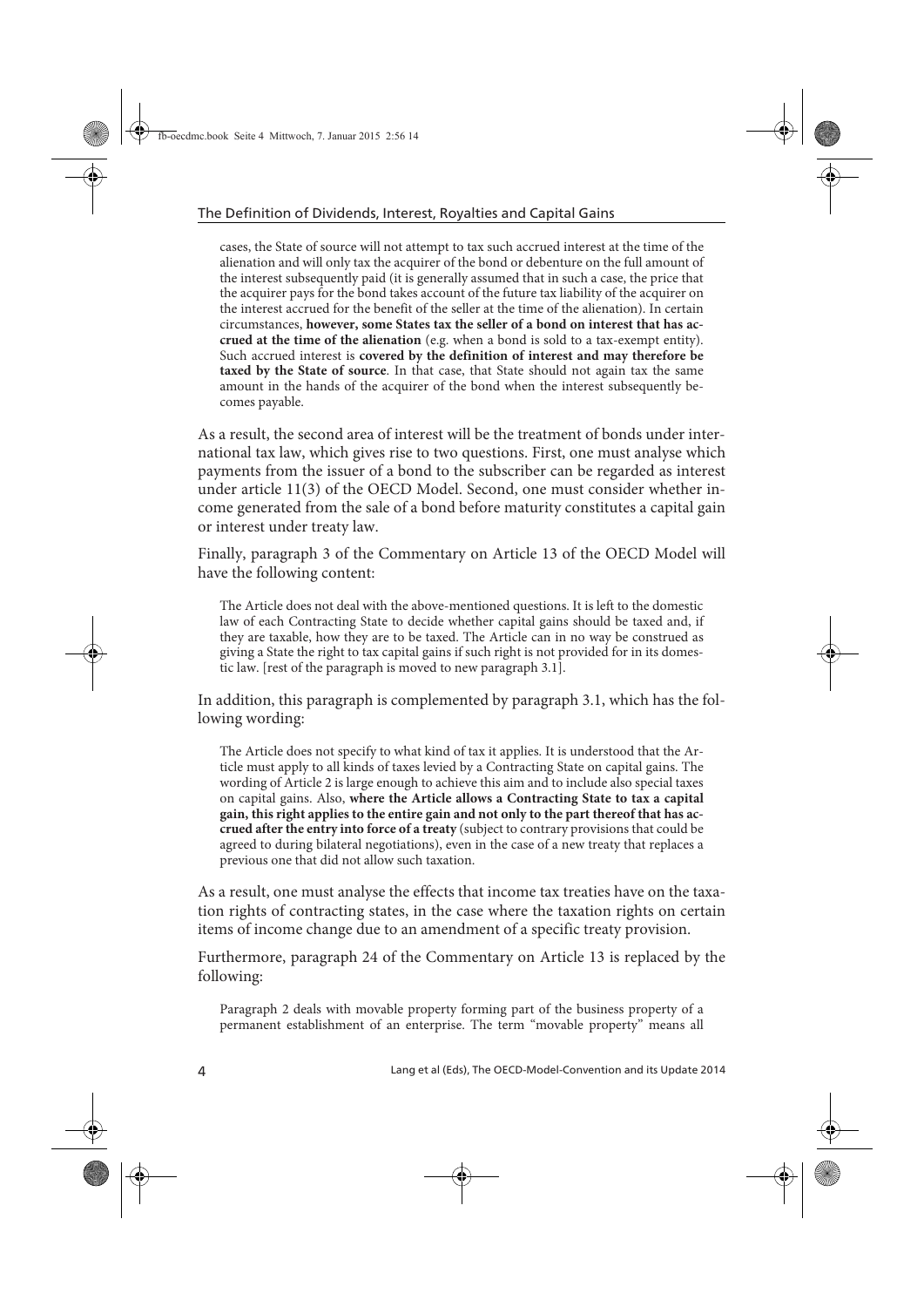property other than immovable property which is dealt with in paragraph 1. It includes also incorporeal property, such as goodwill, licences, **emissions permits** etc. Gains from the alienation of such assets may be taxed in the State in which the permanent establishment is situated, which corresponds to the rules for business profits (Article 7).

Even though this amendment would give rise to very interesting questions regarding the definition of capital gains, a discussion thereof is beyond the scope of this chapter, as another chapter in this book deals exclusively with the taxation of emission permits under international tax law. The last amendment concerns paragraph 31, which is replaced by the following:

If shares are alienated by a shareholder to the issuing company in connection with the **liquidation of the issuing such company or the redemption of shares or reduction of its paid-up capital** of that company, the difference between the selling price proceeds obtained by the shareholder and the par value of the shares may be treated in the State of which the company is a resident as a distribution of accumulated profits and **not as a capital gain**. The Article does not prevent the State of residence of the company from taxing such distributions at the rates provided for in Article 10: such taxation is permitted because such difference is covered by the definition of the term "dividends" contained in paragraph 3 of Article 10 and interpreted in paragraph 28 of the Commentary relating thereto, to the extent that the domestic law of that State treats that difference as income from shares. **As explained in paragraphs 32.1 to 32.7 of the Commentary on Articles 23 A and 23 B, where the State of the issuing company treats the difference as a dividend, the State of residence of the shareholder is required to provide relief of double taxation even though such a difference constitutes a capital gain under its own domestic law**. **The same interpretation may apply if bonds or debentures are redeemed by the debtor at a price which is higher than the par value or the value at which the bonds or debentures have been issued**; in such a case, the difference may represent interest and, therefore, be subjected to a limited tax in the State of source of the interest in accordance with Article 11 (see also paragraphs 20 and 21 of the Commentary on Article 11).

This paragraph again refers to the taxation of liquidation proceeds, redemptions of shares and redemptions of bonds, and explicitly deals with the elimination of double taxation in cases of classification conflicts. Therefore, this paragraph will be analysed with the amendments to Commentary on Article 10(3) of the OECD Model.

### **III. Redemptions of shares**

### **A. The definition of dividends under article 10(3) of the OECD-MC**

The taxation of dividends is regulated under a separate allocation rule, namely article 10 of the OECD Model. This article contains a definition of the term "dividend" for treaty purposes in article 10(3) of the OECD Model, which is – according to the prevailing opinion – relevant for the whole treaty and binding on both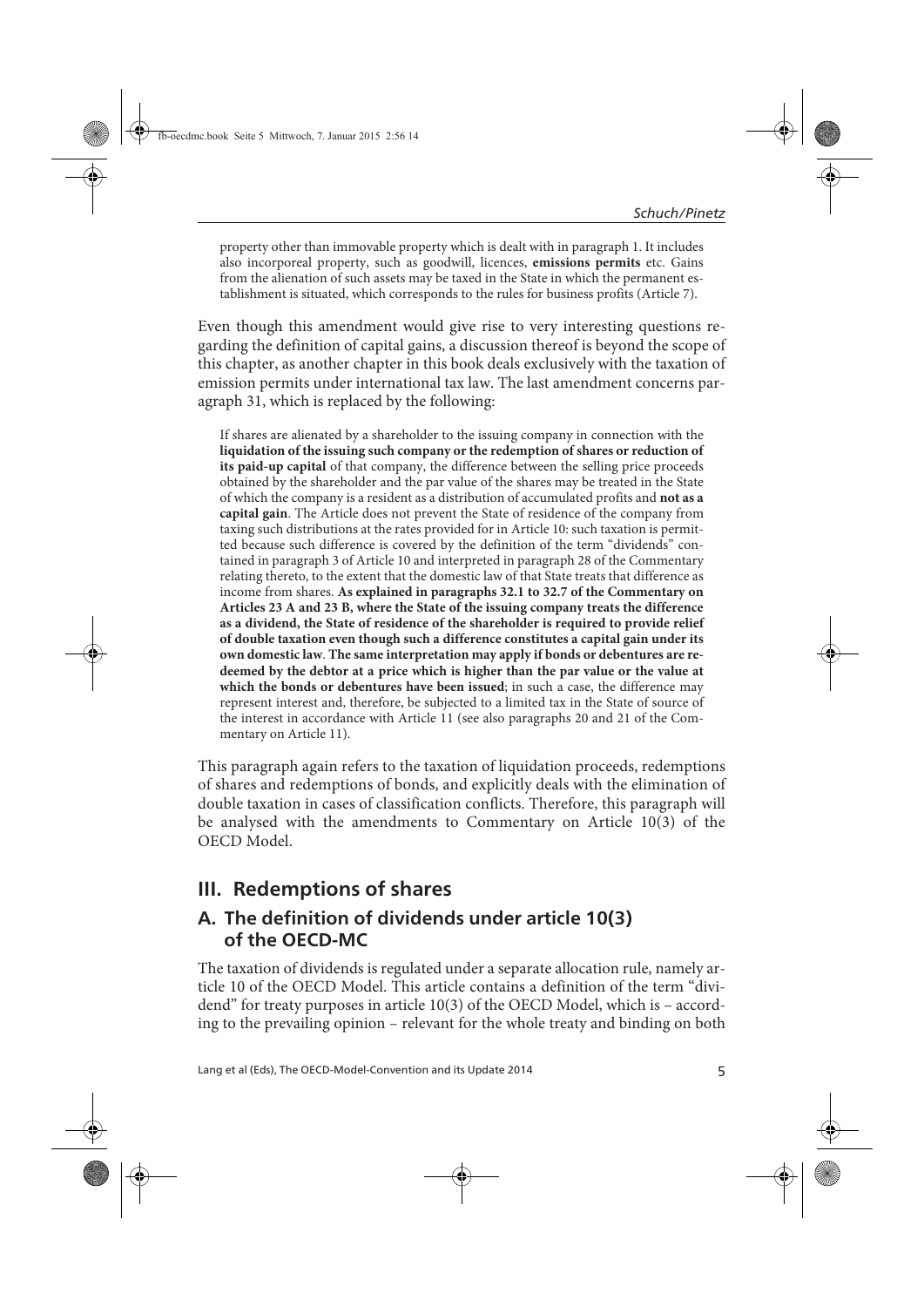contracting states.<sup>1</sup> In interpreting this provision, the wording can be divided into three categories that are considered to be dividends for treaty purposes:<sup>2</sup>

- income from shares, "jouissance" shares or "jouissance" rights, mining shares or founders' shares;
- other rights, not being debt-claims, participating in profits; and
- income from other corporate rights which is subject to the same tax treatment as income from shares under the laws of the state of which the company making the distribution is a resident.

Concerning the interpretation of this provision, the special feature of the dividend definition is the last part, which contains a reference to the national law of the state of which the company making the distribution is a resident.<sup>3</sup> On this basis, one could argue that the reference to national law covers the whole provision.<sup>4</sup> However, such an interpretation would render broad parts of the definition of dividends meaningless, as simply the national law of the residence state of the distributing company would always decide whether a dividend exists for treaty purposes. In addition, various classification conflicts would be the inevitable consequence.<sup>5</sup> Therefore – with the exception of the last part of the definition – under article 3(2) of the OECD Model, an autonomous interpretation of the treaty provisions should prevail over the decisiveness of the domestic law of the contracting states.<sup>6</sup> In this respect, already the wording of the provision reveals that the decisive criterion un-

<sup>1</sup> E.g. K. Daxkobler & E. Pamperl, Der Dividendenbegriff im OECD-Musterabkommen, Steuer und Wirtschaft International (SWI) (2011), at 474; W. Tischbirek, in Doppelbesteuerungsabkommen (DBA) (K. Vogel & M. Lehner eds., 5th edition, Beck 2008), Art. 10, para. 184 (with further references).

<sup>2</sup> E.g. F. Wassermeyer, Doppelbesteuerung (DBA) (F. Wassermeyer, M. Lang & J. Schuch eds., 2nd edition, Linde 2010) Art. 10, para. 92; R. Portner, in DBA (H. Becker, H.-D. Höppner, S. Grotherr & H.- K. Kroppen eds., Beck 2005), Art. 10, para. 150; H. Schaumburg, Internationales Steuerrecht (3rd edition, Beck 2011), para. 16.329; B. Riegler & K. Salomon, Der Dividenden- und der Zinsbegriff nach den Doppelbesteuerungsabkommen der Bundesrepublik Deutschland, Der Betrieb (DB) (1991), at 2205; R. Thunshirn, Einlagenrückzahlung im Internationalen Steuerrecht, SWI (1996), at 437, 440f; S. Kirchmayr, Besteuerung von Beteiligungserträgen (Linde 2004), at 317; Tischbirek, supra n. 1, Art. 10, para. 185; J. Avery Jones et al., The Definition of Dividends and Interest in the OECD Model: Something Lost in Translation?, 1 World Tax J. 1 (2009), at 5, 6.

<sup>3</sup> E.g. Tischbirek, supra n. 1, Art. 10, para. 184.

Wassermeyer, supra n. 2, Art. 10, para. 92 ("In practice there is the tendency to interpret not only the third group of the definition in accordance with the national law of the source state, but the whole provision") (authors' translation). See also Schaumburg, supra n. 2, para. 16.330; G. Burmester, Überlegungen zur Auflösung von Schweizer Zwischengesellschaften, Recht der Internationalen Wirtschaft (RIW) (1987), at 298 et seq.; D. Piltz, Liquidation ausländischer Kapitalgesellschaften in den Doppelbesteuerungsabkommen, Deutsches Steuerrecht (DStR) (1989), at 133 et seq.

<sup>5</sup> C. Staringer, Liquidation, Kapitalrückzahlung und Aktienrückkauf im Recht der Doppelbesteuerungsabkommen, in Praxis des Internationalen Steuerrechts: Festschrift für Helmut Loukota (H. Jirousek & M. Lang eds., Linde 2005), at 483, 500 et seq.; J. Bauer & J. Schuch, Die Überlegungen des OECD-Steuerausschusses zur Lösung von Qualifikationskonflikten, in Personengesellschaften im Recht der Doppelbesteuerungsabkommen (W. Gassner, M. Lang & E. Lechner eds., Linde 2000), at 27, 30 et seq.

<sup>6</sup> M. Lang, Art. 3 (2) OECD-MA und die Auslegung von Doppelbesteuerungsabkommen, Internationale Wirtschafts-Briefe (IWB) (2011), at 281, 287 (with additional references); M. Lang, Introduction to the Law of Double Taxation Conventions (2nd edition, Linde/IBFD 2013), paras. 117 et seq.; M. Lang, Hybride Finanzierungen im Internationalen Steuerrecht (Orac 1991), at 25; Wassermeyer, supra n. 2, Art. 10, Rz 91a f.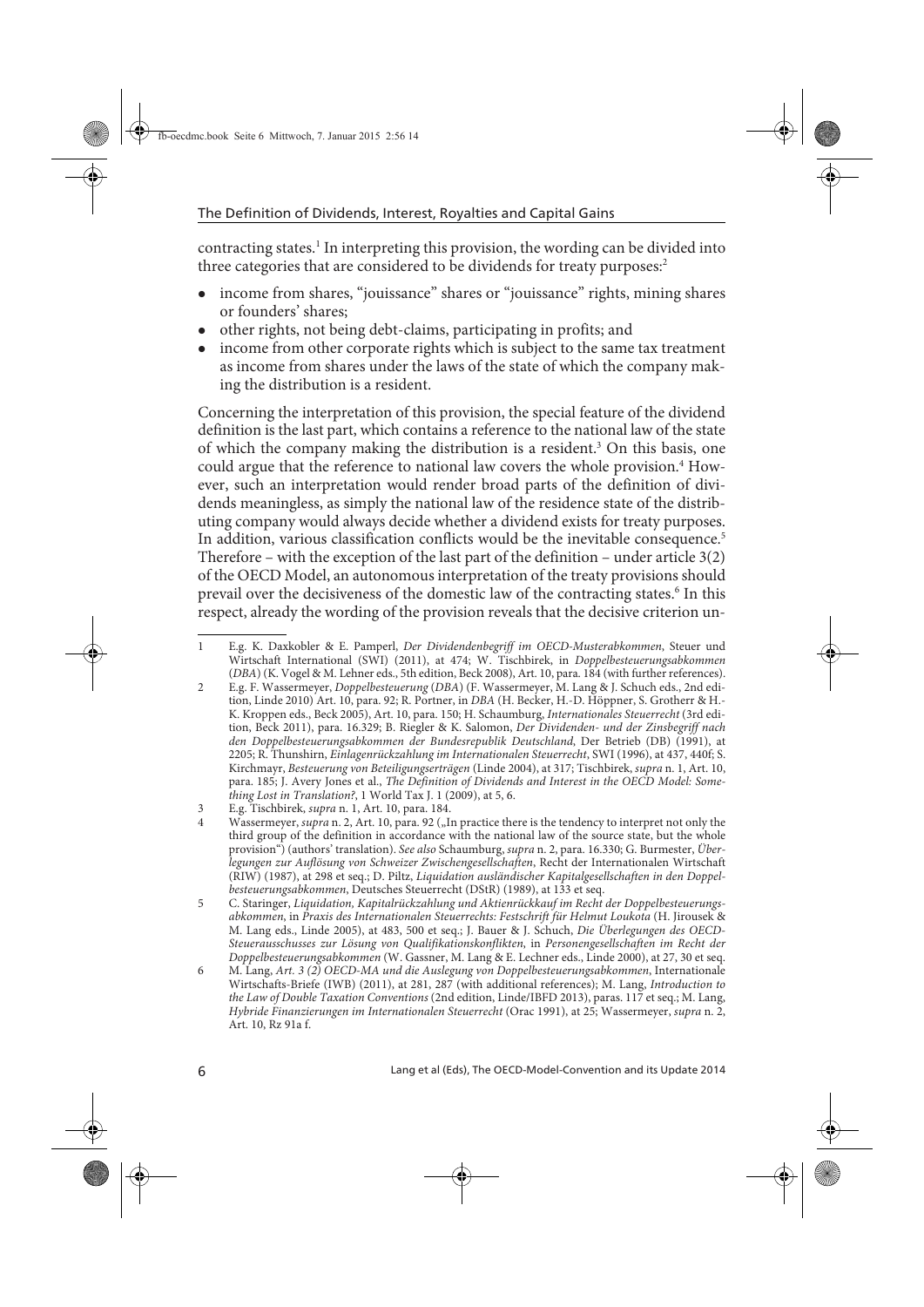der this definition is the existence of a "corporate right".<sup>7</sup> As the last part of the provision speaks of "other corporate rights", one can conclude that also the explicitly mentioned dividend income types must originate from a corporate right.<sup>8</sup> This is emphasized by a systematic interpretation. It would be highly questionable why the reference to the national law of the distributing company should cover all parts of the definition, if it is explicitly set forth only for the last part.9

As a consequence, the prevailing opinion in the literature views the reference to national law as being relevant only for determining whether a certain payment falls within the scope of the last group of article 10(3) of the OECD Model, and only insofar as the term "corporate rights" is not affected.10 Only under the last part of article 10(3) of the OECD Model, is the classification of the payment as a dividend due to the national law of the source state binding on the state of the recipient.11 The simple reason behind this reference in the third group is that the enormous differences between the various national provisions in this area cannot be adequately taken into account by an overarching definition.<sup>12</sup>

In contrast, for the first two parts of the dividend definition under article 10(3) of the OECD Model, the existence of a corporate right is the decisive criterion<sup>13</sup> which must be interpreted in an autonomous way.<sup>14</sup> Therefore, the term "company" as defined in article 3(1)(b) of the OECD Model is decisive for falling under the definition of dividends in article 10(3) of the OECD Model, which requires a "body corporate or any entity that is treated as a body corporate for tax

<sup>7</sup> J. Schuch, Beteiligungen im Recht der Doppelbesteuerungsabkommen, in Beteiligungen in Rechnungswesen und Besteuerung (R. Bertl, E. Eberhartinger, A. Egger, W. Gassner, M. Lang, C. Nowotny, C. Riegler, J. Schuch, C. Staringer eds., Linde 2004), at 181, 184; M. Lang & J. Schuch, Doppelbesteuerungsabkommen Deutschland/Österreich (Beck 1997), Art. 10a, paras. 62 ff; H.-J. Aigner, Die verdeckte Gewinnausschüttung im DBA-Recht, IStR (2003), at 154, 156; S. Kirchmayr, Dividendenstripping im internationalen Steuerrecht, in Festschrift für Loukota, supra n. 5, at 195, 207; M. Lang & C. Strasser, Die Auslegung von Quellenstaatsregelungen in Doppelbesteuerungsabkommen (Linde 2005), at 131 et seq.; F.M. Giuliani, Article 10(3) of the OECD Model and Borderline Cases of Corporate Distributions, 56 Bull. Intl. Fiscal Doc. 1 (2002), at 11, 14; E. Eberhartinger & M.A. Six, Taxation of Cross-Border Hybrid Finance: A Legal Analysis, 37 Intertax 1 (2009), at 4, 9; H. Pijl, Interest from Hybrid Debts in Tax Treaties, 65 Bull. Intl. Taxn. 9 (2011), at 482, 490 et seq.; M.A. Six, Hybrid Finance and Double Taxation Treaties, 63 Bull. Intl. Taxn. 1 (2009), at 22, 23.

<sup>8</sup> For detail, see Lang, Hybride Finanzierungen, supra n. 6, at 90 ff.

<sup>9</sup> Daxkobler & Pamperl, *supra* n. 1, at 474, 478.<br>10 E.g. Lang. Hybride Finanzierungen, supra n. 6

<sup>10</sup> E.g. Lang, Hybride Finanzierungen, supra n. 6, at 119 f; M.A. Six, Hybride Finanzierung im Internationalen Steuerrecht – am Beispiel von Genussrechten (Linde 2008) (with additional references at footnote 504); M. Helminen, The International Tax Law Concept of Dividend (Wolters Kluwer 2010), at 64, 175; Daxkobler & Pamperl, supra n. 1, at 474, 477 et seq.; Wassermeyer, supra n. 2, Art. 10, para. 92; Staringer, in Festschrift für Loukota, supra n. 5, at 483, 491; Tischbirek, supra n. 1, Art. 10, para. 184.

<sup>11</sup> Wassermeyer, *supra* n. 2, Art. 10, para. 119; Daxkobler & Pamperl, *supra* n. 1, at 474, 477.<br>12 Staringer, in *Festschrift für Loukota, supra* n. 5, 483, 492; Tischbirek, *supra* n. 1, Art. 10, pa

<sup>12</sup> Staringer, in Festschrift für Loukota, supra n. 5, 483, 492; Tischbirek, supra n. 1, Art. 10, para. 199.<br>13 See references cited at supra n. 7.

<sup>13</sup> See references cited at *supra* n. 7.<br>14 Daxkobler & Pamperl, *supra* n. 1

<sup>14</sup> Daxkobler & Pamperl, supra n. 1, at 474, 476 et seq.; Lang, Hybride Finanzierungen, supra n. 6, 90; Six, Hybride Finanzierung, supra n. 8, at 108; Helminen, supra n. 10, 175 et seq.; Tischbirek, supra n. 1, Art. 10, paras. 188 et seq.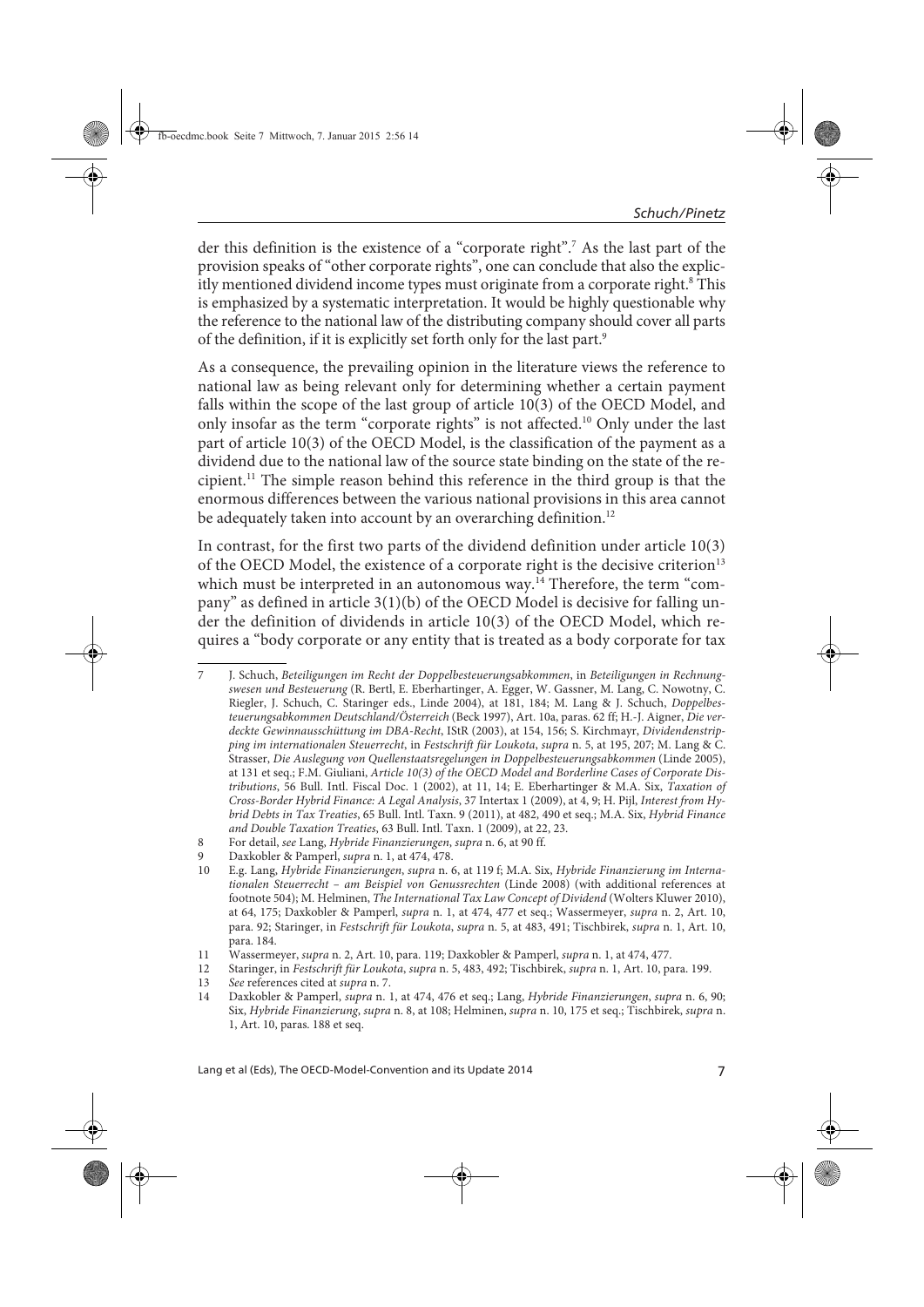purposes".15 This means that the establishment of a taxable entity is crucial for falling under the definition of articles  $3(1)(b)$  and  $10(3)$  of the OECD Model.<sup>16</sup> In addition, the term "right" in the sense of a share in the foreign company must be distinguished from a claim against the company, which mainly requires that the participation in the foreign entity (i) not become smaller because of a distribution of profits and (ii) contains a certain amount of entrepreneurial risk.17

In conclusion, article 10(3) of the OECD Model contains an autonomous definition of the term "dividend" in the first two parts of the definition.<sup>18</sup> Only the last part of the definition relates to the law of the state where the distributing company is resident in order to establish an equality of other corporate rights of this particular state with "ordinary" corporate rights.<sup>19</sup> However, such other corporate rights may be relevant only if the respective payment does not fall within the first two parts of the definition.<sup>20</sup> In this respect, an autonomous interpretation of article 10(3) of the OECD Model leads to the outcome that income from shares, "jouissance" shares or "jouissance" rights, mining shares, founders' shares or other rights, not being debt-claims, participating in profits, are always covered by the definition of dividends for treaty purposes, if they stem from a "corporate right".21

## **B. Redemptions of shares**

Concerning the redemption of shares, the new Commentary on the OECD Model states in paragraph 28:

Payments regarded as dividends may include not only distributions of profits decided by annual general meetings of shareholders, but also other benefits in money or money's worth, such as bonus shares, bonuses, profits on a liquidation **or redemption of shares (see paragraph 31 of the Commentary on Article 13)** and disguised distributions of profits. **The reliefs provided in the Article apply so long as the State of which the paying company is a resident taxes such benefits as dividends**.

<sup>15</sup> Schuch, in Beteiligungen, supra n. 7, at 183, 184. On the term "company" under article 3(1)(b) of the OECD Model, see also Lang, Hybride Finanzierungen, supra n. 6, at 112 et seq.; C. Marchgraber, Der Begriff "Gesellschaft" im Recht der Doppelbesteuerungsabkommen, SWI (2011), at 336 et seq.

<sup>16</sup> **DE**: BFH, 20 Aug. 2008, I R 39/07; **DE**: BFH, 20 Aug. 2008, I R 34/08; **DE**: BFH, 6 June 2012, I R 51/ 11; E. Pinetz, E. Schaffer, M. Sedlacek & A. Zeiler, BFH-Rechtsprechungsübersicht Teil 1, ecolex (2014), at 78, 79 et seq.

<sup>17</sup> Schuch, in Beteiligungen, supra n. 7, at 183, 185. For the limitation, see also references at infra n. 66. See also S.-E. Bärsch, The Definition of Dividends and Interest Contained in the OECD Model, Actual Tax Treaties and the German Model, 42 Intertax 6 & 7 (2014), at 433, 435; J. Bundgaard & K. Joo Dyppel, Profit-Participating Loans in International Tax Law, 38 Intertax 12 (2010), at 643, 659.

<sup>18</sup> Staringer, in Festschrift für Loukota, supra n. 5, at 483, 492; Lang, Hybride Finanzierungen, supra n. 6, at 119 f; Tischbirek, supra n. 1, Art. 10, para. 184.

<sup>19</sup> Staringer, in Festschrift für Loukota, supra n. 5, at 483, 491.<br>20 Schuch, in Beteiligungen, supra n. 7, at 183, 186.

<sup>20</sup> Schuch, in Beteiligungen, supra n. 7, at 183, 186.<br>21 See references cited at supra n. 7.

See references cited at supra n. 7.